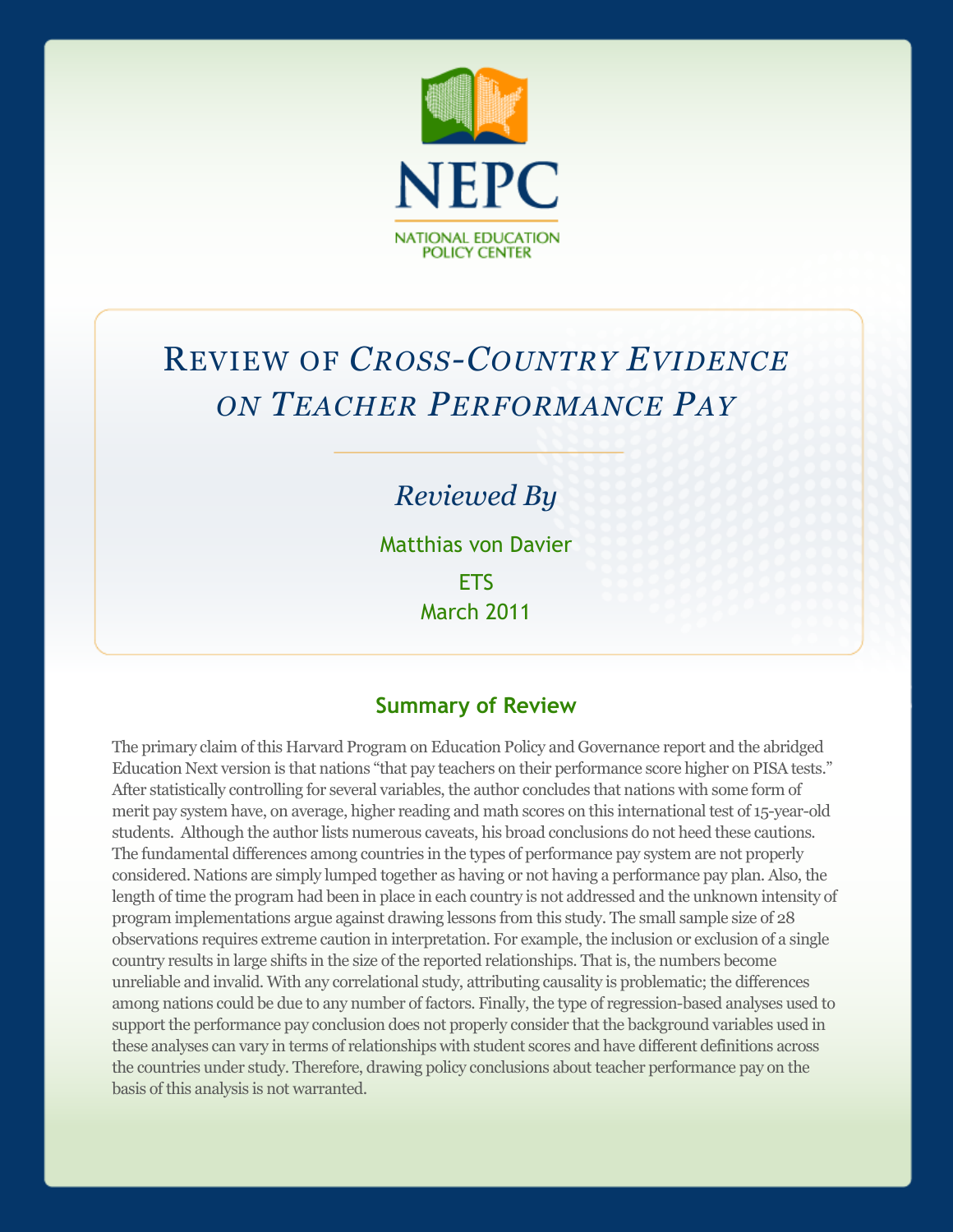**Kevin Welner** *Editor*

**William Mathis** *Managing Director*

### **Erik Gunn**

*Managing Editor*

#### **National Education Policy Center**

**School of Education, University of Colorado Boulder, CO 80309-0249 Telephone: 303-735-5290 Fax: 303-492-7090**

**Email: NEPC@colorado.edu http://nepc.colorado.edu**

**Publishing Director: Alex Molnar**



This is one of a series of Think Twice think tank reviews made possible in part by funding from the Great Lakes Center for Education Research and Practice. It is also available at http://greatlakescenter.org.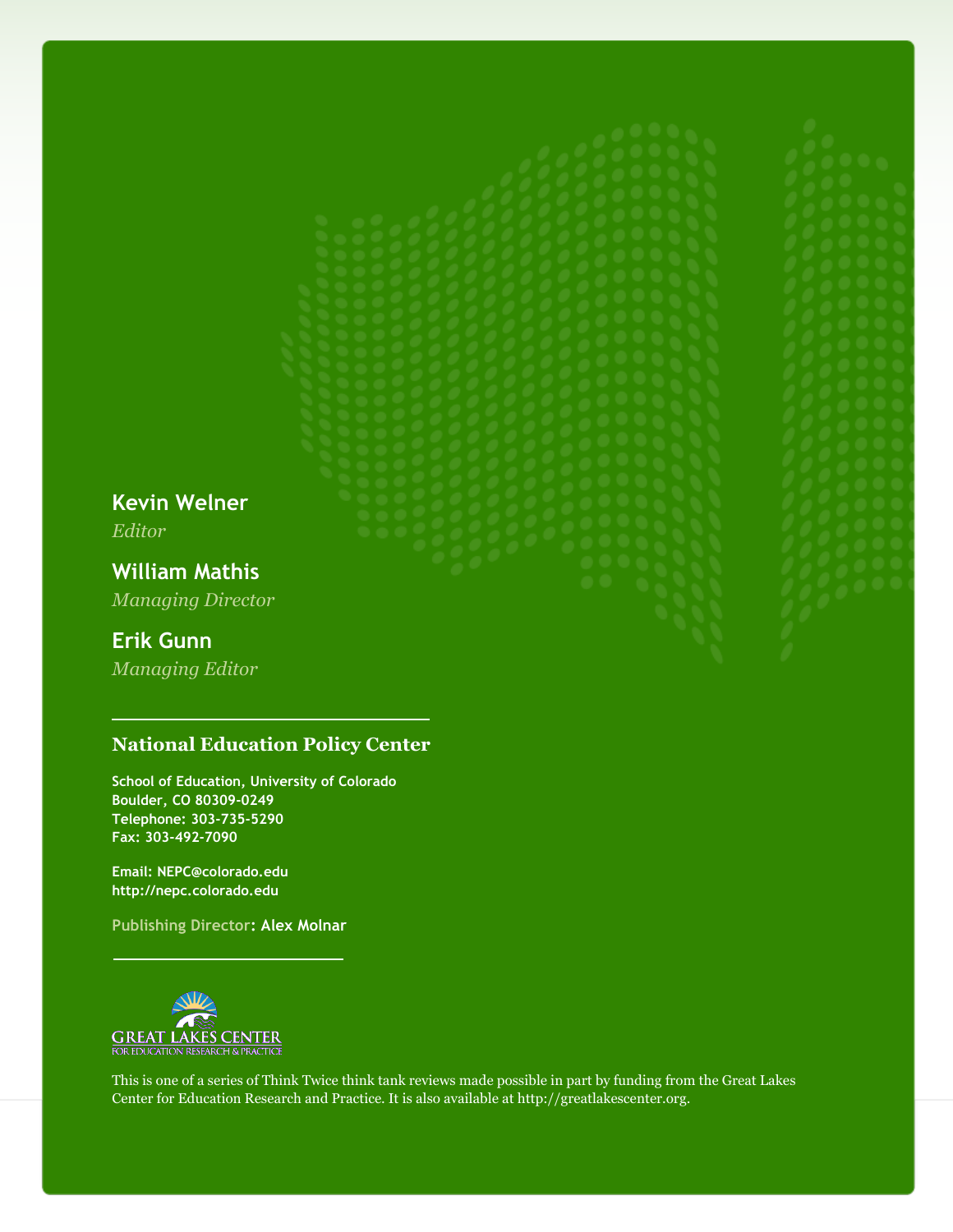# REVIEW OF *CROSS-COUNTRY EVIDENCE ON TEACHER PERFORMANCE PAY*

*Matthias von Davier, \* ETS*

### **I. Introduction**

The promise of large-scale international comparisons of student outcomes is to provide valuable information for policy makers. Educators and stakeholders in policy and government look toward assessments such as PISA (Programme for International Student Assessment) and TIMSS (Trends in International Mathematics and Science Study) as a source of information on how their country scores in comparison with other participating countries. Correlates of these achievement scores are frequently examined for policy insights.

The primary claim of the Harvard Program on Education Policy and Governance report, *Cross-Country Evidence on Teacher Performance Pay*, also published in an abridged *Education Next* version,<sup>1</sup> is that nations "that pay teachers on their performance score higher on PISA tests."

The report reviewed here focuses on the relationship between teacher performance pay and student achievement. It conjectures that nations employing some form of teacher performance pay will generate a long-term positive impact on the composition and motivation of the teacher pool and thereby improve student performance on standardized tests.

To reach these conclusions, a variety of multiple linear regressions of student proficiency on student background variables, school level variables, and country level information are employed. The data for the report comes from the PISA 2003 assessment cycle using data from 28 OECD countries.

### **II. Findings and Conclusions of the Report**

The report demonstrates that there is a positive statistical relationship between some form of a country-level teacher performance pay variable and average country achievement after controlling for a number of country-level, school-level, and student-level variables. However, without controlling for these variables (that is, looking at the simple correlation), the

l \* The opinions expressed in this commentary are those of the author and do not necessarily reflect the views of the Educational Testing Service. The author would like to thank Robert J. Mislev and Shelby J. Haberman for suggestions and comments on previous versions of this document.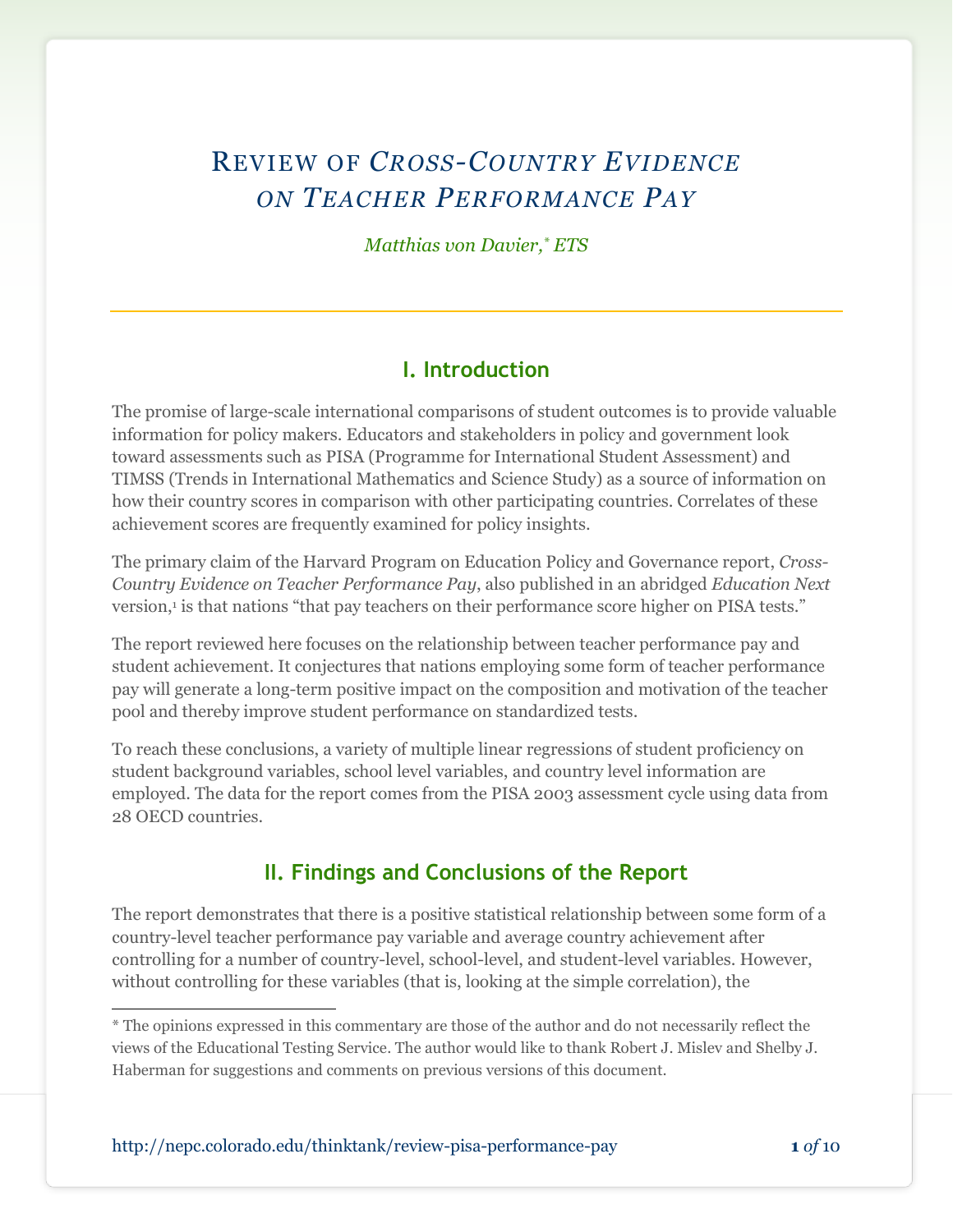relationship between the presence or absence of a teacher performance pay system and countrylevel performance is negative.

To test the robustness of the findings, other predictors (and countries) are taken out and put back into the estimated equations to see if the results still hold. The report concludes that this conditional relationship between a country-level performance pay indicator and average country performance is robust and that the threat of omitted variable bias is thereby proven to be negligible.

### **III. The Report's Rationale for Its Findings and Conclusions**

The report is based on a commonly used procedure—multiple linear regression—that relates student outcomes to teacher performance pay while statistically controlling for a host of other variables that may affect the achievement scores in the various countries. The logic is that teacher performance pay has a significant influence on student outcomes if it results in a weighting that is statistically significantly different from zero after the other factors have been considered. For this rationale to be viable, all the other major relevant factors must be properly accounted for across the different nations.

### **IV. The Report's Use of Research Literature**

The report introduces relevant literature in support of the expected association between teacher performance pay and student outcomes. The report also provides references (in part in the footnotes of the full paper) that are relevant for the conjectured long-term effects of performance pay on the composition of the teacher pool. Missing from the report are references to literature that outline the specific analytic procedures such as those developed to account for sampling variation and measurement error in the use of large-scale educational assessment data. More specifically, analytic procedures described in technical reports of PISA, TIMSS and national assessments such as NAEP, or references to publications on analytic procedures such as the one by Rukowski and colleagues, <sup>2</sup> are missing. Specific effects of these omissions are addressed in the following sections.

### **V. Review of the Report's Methods**

How student proficiency scores are determined and how the control variables are defined and measured determines the accuracy of the conclusions. Significant data comparability issues must be examined. In addition, with a small number of cases, the reliability of the findings may be compromised and selection effects may be magnified.

#### **The Accurate Use of Large Scale Proficiency Data**

Beginning with the test scores themselves, the databases for the major international assessments (PISA, TIMSS, and PIRLS) do not contain simple test scores of students, but are instead imputation-based<sup>3</sup> quantities referred to as *plausible values.* <sup>4</sup> These plausible values are

http://nepc.colorado.edu/thinktank/review-pisa-performance-pay **2** *of* 10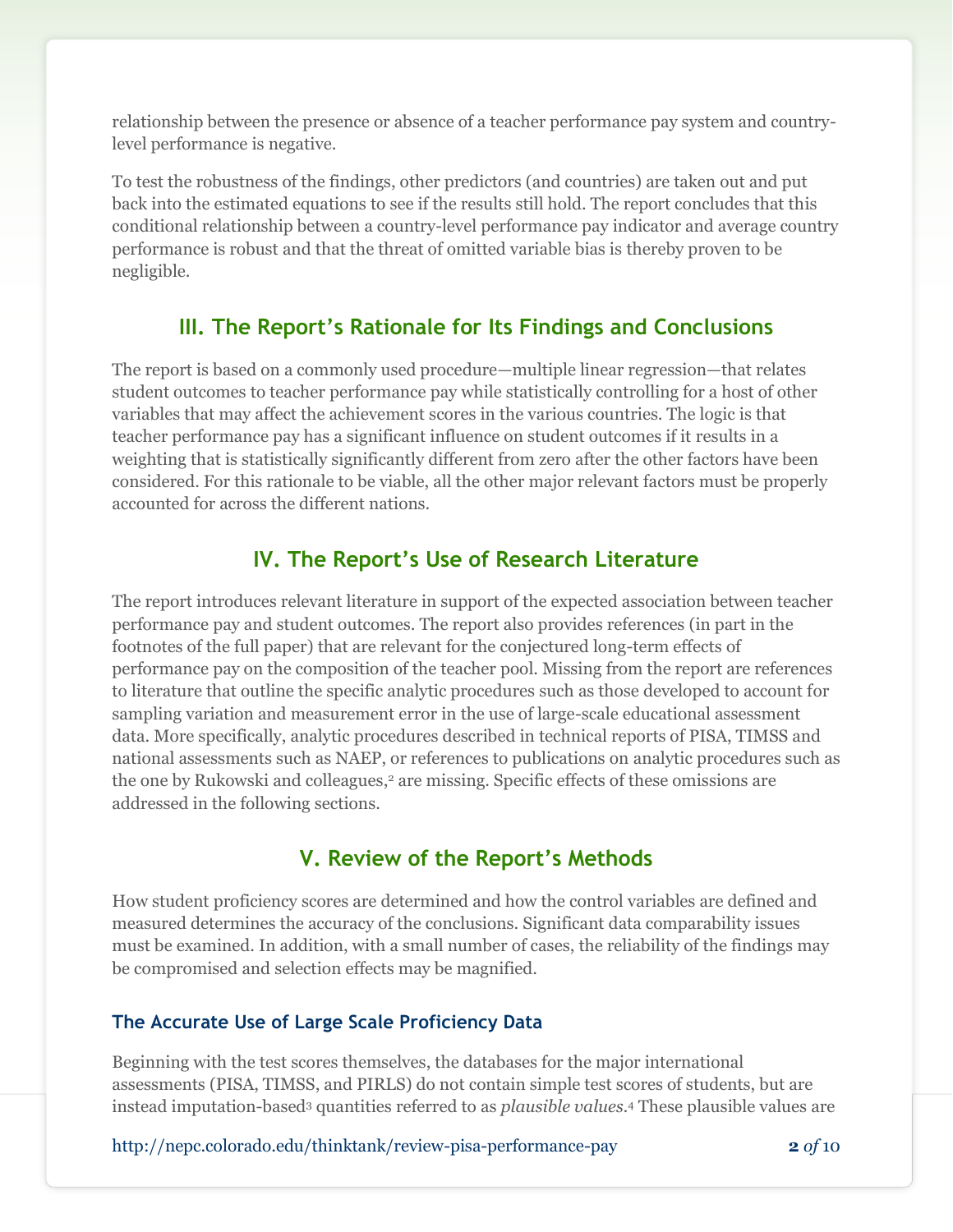calculated based on a measurement model utilizing item response theory (IRT)<sup>5</sup> and a multiple regression model <sup>6</sup> using individual student and parent information as well as other school- and system-level background data collected in questionnaires.

This procedure ensures that statistical analyses of relationships between background data and student proficiency data yield unbiased results.<sup>7</sup> If plausible values were not used, but rather just one out of the set of values was used, or if the mean of plausible values was used instead of the proper procedures,<sup>8</sup> then the analysis would no longer lead to accurate results. Unfortunately, the report fails to provide clarity on this essential issue.

#### **Imprecise and Viscous Measurement of "Teacher Performance Pay" and Control Variables**

While some background variables are well defined in the sense that they mean exactly the same in each country, other variables are subject to substantial local varieties of definition. Variables such as gender are well-defined, but even variables such as the grade level are not unambiguously defined. For example, some countries have almost universal preschool or kindergarten attendance, with at least some academic content, while other countries may have much more variability in attendance and in the content of preschool programs.

There are, however, other cases where the same umbrella definition covers a whole range of

### *Causal interpretations from this analysis should be avoided.*

meanings that, on the surface, appear the same but on closer inspection are substantially different. The certification of teacher qualification, for example, takes quite different forms across countries. The lack of teachers during some periods of time in past decades has led some countries to adapt a policy that allows applicants from relevant academic fields to enter the teaching profession. Some countries consider a teacher certified based on passing a written or oral exam. Other countries may require some level of residency or teaching apprenticeship before a teacher gets *fully certified*. Yet other countries may consider someone a certified teacher only if he or she graduated from a pedagogical, as well as a content-oriented, institution. Thus, a person with a master's degree or even a Ph.D. in economics who was hired by a vocational school to teach may not be considered a fully certified teacher in some countries, since he or she had no degree from a teachers college but rather a graduate degree in economics. Is this person more or less qualified than a person in another country who used to be a substitute teacher without a college degree, but was hired due to a lack of certified teachers and now teaches classes independently?

The same issue is indeed discussed in the report. The report's Table 1 shows three different ways performance pay is determined, either by the school principal or by a local or a national authority. This is, however, only one part of the story. There are many ways in which these three granting parties could determine performance pay: Is it based on the last academic year only, or on multiple years? Is it based on observational protocols in one or multiple classrooms, is it

http://nepc.colorado.edu/thinktank/review-pisa-performance-pay **3** *of* 10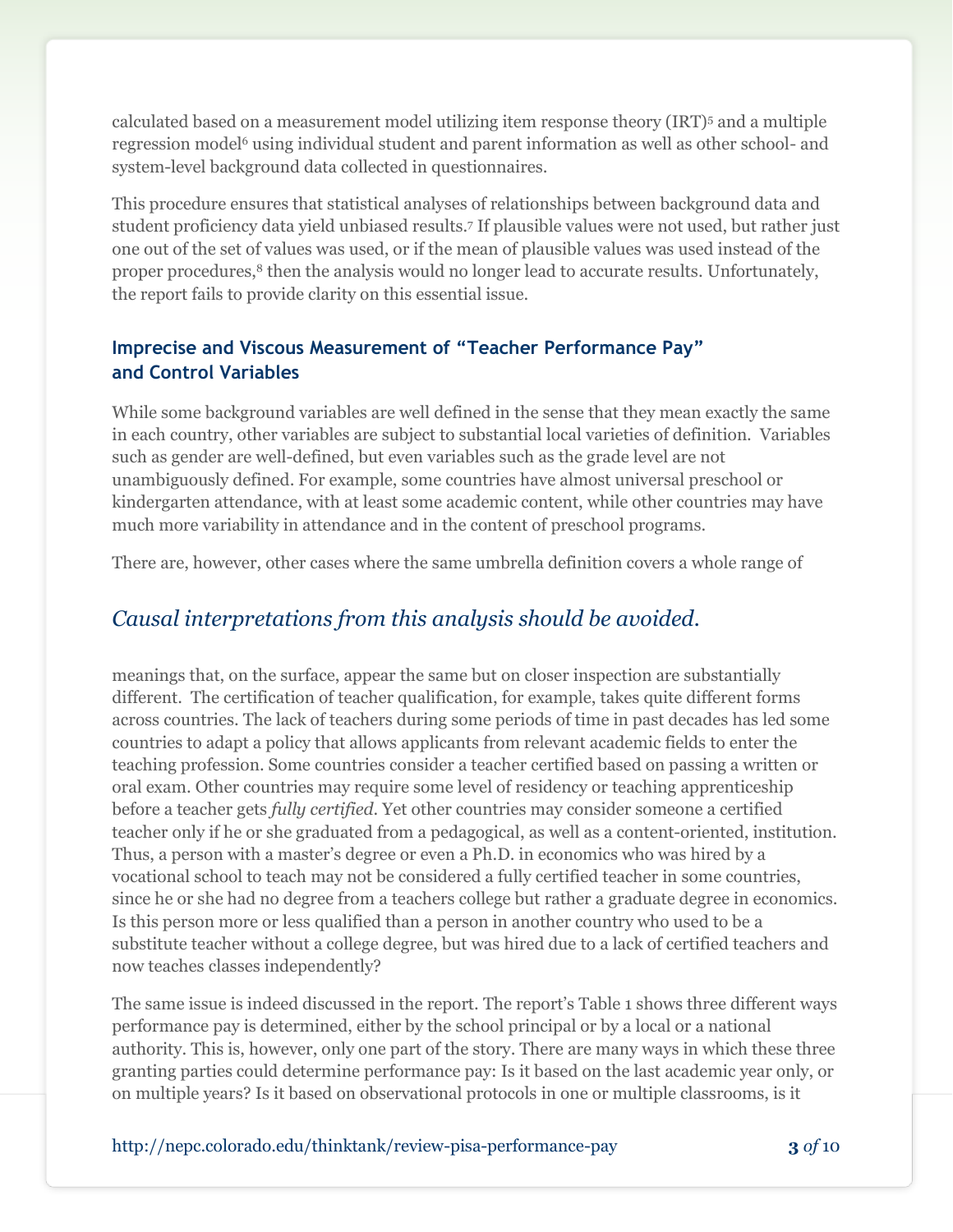based on student test scores at the end of the year, or on pre-/post-test differences, and so on. The report addresses these complexities by subsuming them under measurement error. Measurement error describes the level of uncertainty or imprecision with which a variable is measured. This approach is problematic because these differences in how performance pay is determined should be considered as different methods of assessing teacher quality. If there are single-year and multiple-year criteria, and if there are status scores versus gain scores used in

### *It is not surprising that the inclusion or deletion of a single case has dramatic effects on the findings.*

different countries, the performance pay determination is different both in methods and in criteria applied. These differences lead to differences in reliability and validity among the various approaches to performance pay. These differences exist in addition to differences in measurement error. Different reliabilities and validities in the assessment of teacher quality are critical, since every educational system applying teacher performance pay must do so with the highest possible degree of accuracy.

It is important to note that there will most likely be variability across countries in how performance pay is determined, and that this variability in definitions makes the interpretation of the results (and attempts to use them) somewhat problematic. If a country considers adopting performance pay, what type of criteria for performance pay would be the most advantageous for the given system? And more importantly, would performance pay have the intended effect in the educational system under consideration, given the certainty that any given country-specific system differs from the systems in other countries on a multitude of factors?

#### **Interpreting Country-Level Correlations**

The main finding presented in the report is based on two country-level variables with a sample size of only 28 countries, and the main result is based on the statistical relationship of a binary (performance pay – yes/no) with an average student performance variable (PISA 2003 country mean). This is problematic on several fronts.

#### *Alternate Causal Interpretations*

For example, some may argue that the situation is essentially one of spatial correlation and that this would lead to serious concerns about any attempts to even discuss causal relationships: The geographical distance between countries, or clusters of countries, may already indicate that countries closer to each other are more similar on a number of variables. Countries that cluster geographically may be more similar not only in terms of performance pay and level of student performance, but also with respect to a host of other variables not available in the data, so that the conjectured effect of performance pay in terms of long-term teacher pool sorting and motivation is just one out of a multitude of other possible explanations based on other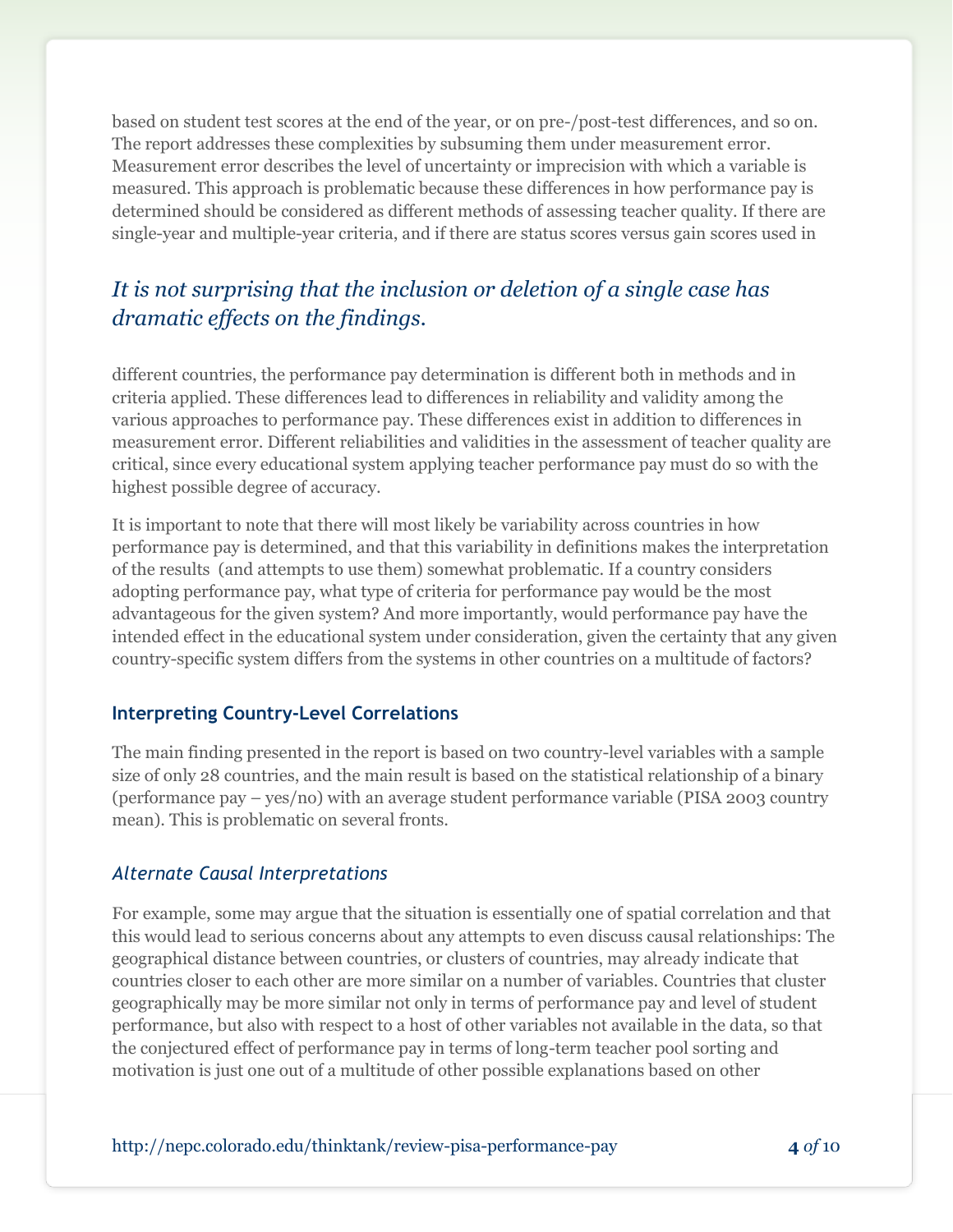commonalities between countries. The use or the absence of teacher performance pay in certain groups of countries may be a result of other shared features of the educational systems involved.

#### *The Effect of Small Sample Size*

To understand the large impact small differences in the sample data of 28 observations have at this level of aggregation, a few correlations are given here based on the data available in Table 1 in the report:

- 1. The correlation between teacher salary and average student performance per country is 0.43. By removing a single data-point (Luxembourg—the country with highest teacher salary among the 28, but only average performance), this correlation increases to 0.54. The same is true for country GDP per capita.
- 2. The correlation between average student performance by country and "any teacher" performance pay‖ is negative, -0.27. By changing a single data point (Mexico has performance pay—let us assume for a moment it does not have it), the correlation changes to being close to zero, -0.02.
- 3. In contrast, the correlation of one of the specific teacher pay variables, "performance pay decided by school principal," and average student performance per country is positive: 0.26. This is, in absolute terms, almost as high as the negative correlation reported above. If we assume that one country (Turkey) had "school principal decides performance pay" instead of "national authority decides about performance pay," the correlation would drop to almost zero: 0.08.

#### *Instability Due to Selection Effects*

The unconditional relationship of variables such as teacher salary, GDP per capita (both correlate 0.43 with average country performance), and performance pay most likely depends on the particular selection of countries we examine. Such correlations change dramatically if one or two countries are taken out or are replaced. PISA not only involves the 28 OECD countries used in the report, but was also administered in 11 PISA-plus countries in 2003 and 27 PISA-plus countries in 2006, which are not OECD members. Even though it is understood that some of the country-level data might be harder to come by, it would be helpful to involve these countries as well.

#### *Inferring a Long Term effect From a Single Data Point*

A system could decide within a short window of time to adopt or remove teacher performance pay. Systems could reform how performance pay is determined within short periods of time. The variable "any performance pay" as well as the more specific ones depend on what is a snapshot in time: Does that particular country have performance pay at that point (2003) in time when the data were collected? In contrast, the suggested interpretation is long term; the report argues that performance pay may sort the pool of teachers and may have long-term motivation effects on current teachers. This indicates that other variables, such as the length of time a country has teacher performance pay in place, would have been a more valid way to test these conjectured long-term effects on the teacher pool.

http://nepc.colorado.edu/thinktank/review-pisa-performance-pay **5** *of* 10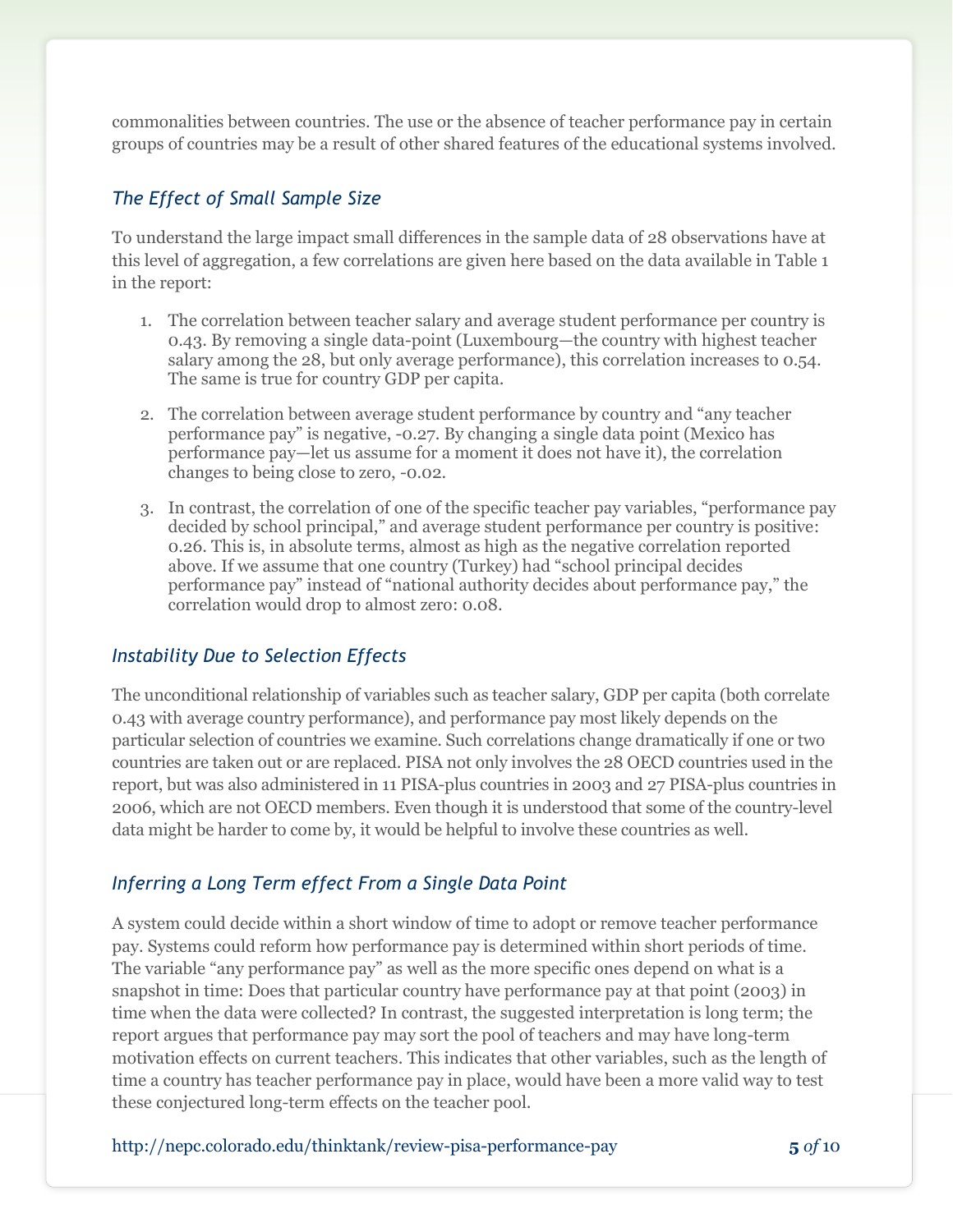If performance pay has long-term effects, the type of performance pay as well as the performance pay indicator should be tracked over time, along with the proportion of the total salary affected and other relevant system-level variables affecting teacher sorting and motivation. This shortcoming in the available data and the continual concern of omitted variables in these types of analysis prevents conclusive findings.<sup>9</sup> As a consequence, causal interpretations from this analysis should be avoided.

### **Are the Variables and Their Relationships Consistent Across Countries?**

An example of why we need to carefully consider *what* we measure and *why* is connected to the attempts of PISA and other assessments to collect data on what one may call a proxy of socioeconomic status. For obvious reasons, students cannot be asked to provide information about their parents' income: Either they do not know it, or it is illegal to ask, or they may (substantially) over- or underestimate what their parents earn. Therefore, proxies or what one may call *indicators* of wealth or social status are collected instead of direct measures of parents' earnings. One of these measures, and one that is pretty indicative in the United States, is the number of full bathrooms in the parents' home(s). Note however, that this is a variable that may say little to nothing about parents' socioeconomic status in other societies. Even within a country, this variable may likely not be distributed in the same way in suburban, rural, and urban areas.

The number of books in a student's home is a similar case, and is one that is actually included in the regression presented in the report. Obviously, in some countries, for example, those with excellent public library systems, the number of books at home may be less predictive than in

### *Drawing conclusions about performance pay from this analysis cannot be validly sustained.*

other countries. Most certainly, there is no reason to believe that the average number of books should be the same across countries. For example: Are graphic novels in book form commonly found in large numbers in some countries equivalent to the same number of nonfiction or scientific books in other societies? Are books relatively cheap in some countries, while relatively expensive in other countries? Will the advent of e-book readers completely change this measure in some countries but not in others?

To control for these types of differences, statistical methods that address the issue of hierarchically organized systems (in this case, students sampled within schools, and schools [potentially within states or regions] sampled from within countries) are available. Commonly referred to as multilevel<sup>10</sup> or hierarchical (linear) models,<sup>11</sup> these approaches allow the relaxation of the criterion that the same measures of student proficiency on background data hold in all countries. Using such a hierarchical approach would show whether proxies—such as the number of books at home—for the student background variables we want to get at are equally good predictors of student proficiency across participating countries. If by using these models, we find differences in the variable weights from one country to another, this could reflect not only

http://nepc.colorado.edu/thinktank/review-pisa-performance-pay **6** *of* 10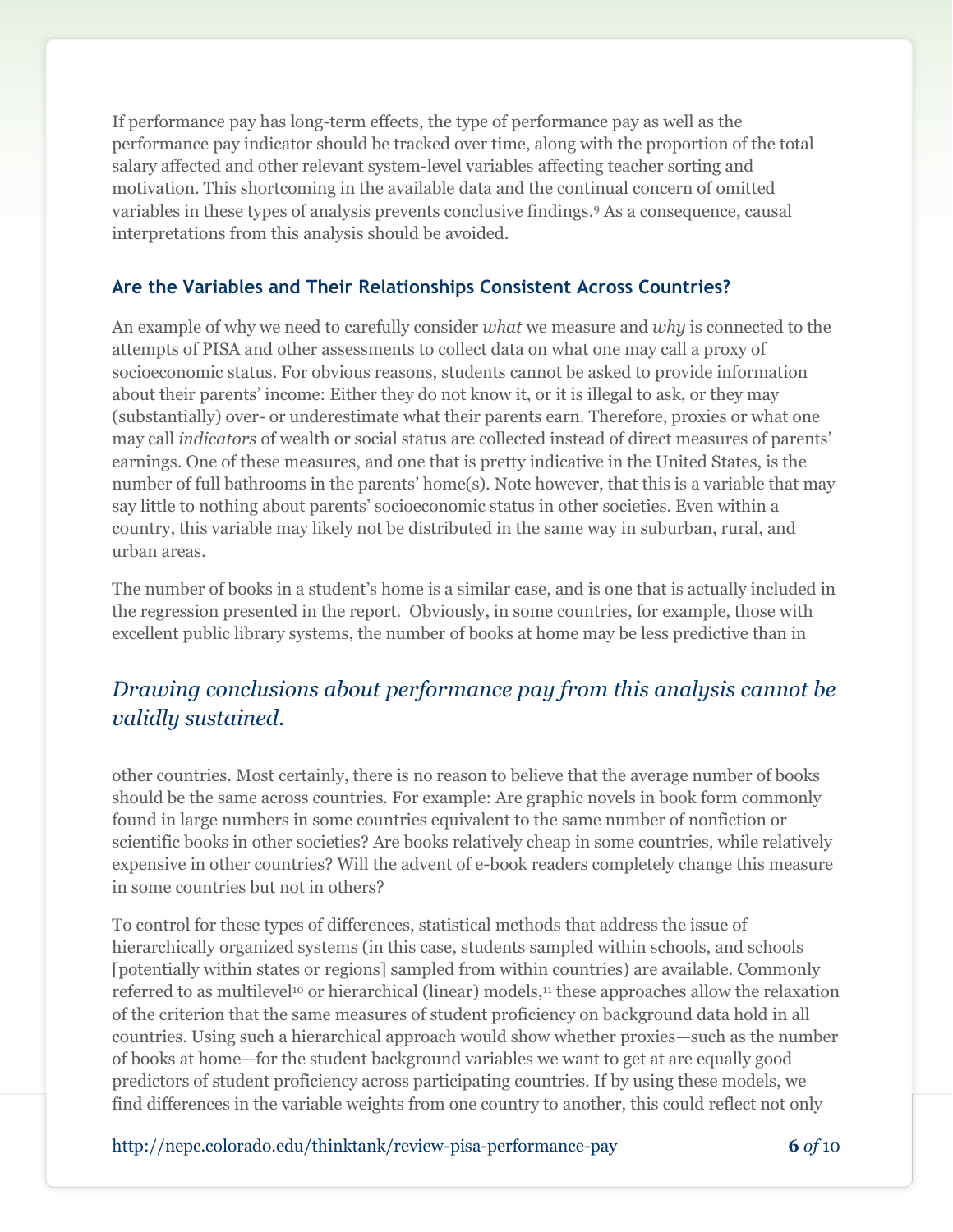differences in the definition or meanings of predictors from one country to the next, but would imply different relationships among these variables and student performance. If such methods had been employed and if differences were found, this would cast serious doubt on the interpretation of the analyses employed in the paper.

### **VI. Review of the Validity of the Findings and Conclusions**

*Cross-Country Evidence on Teacher Performance Pay* addresses a significant issue in contemporary policy debates: how performance-based pay of teachers may be related to student outcomes. It is important to keep in mind that the finding is based on a sample of only 28 countries, and that countries that apply performance pay may be different in a variety of other ways from countries that do not apply performance-based pay differentiation. Thus, it is not surprising that the inclusion or deletion of a single case has dramatic effects on the findings. The various definitions and applications of performance pay vary widely from country to country Thus, although the same term (performance pay) may be applied to these diverse definitions and practices, it is unlikely that the same thing is being measured across countries. Further, the differences in the definitions of the control variables across the countries is unresolved. Thus, drawing conclusions about performance pay from this analysis cannot be validly sustained.

### **VII. Usefulness of the Report for Guidance of Policy and Practice**

It is important to note that, besides performance pay, there are a number of other relevant variables with a significant relationship to the average performance of a country that are not considered in this analysis. It may be, for example, that high-scoring countries experiment with performance pay rather than high scores being caused by merit pay. The definitions and the range of performance pay as well as the process of how an increase or decrease in pay is determined will most certainly vary by country. In addition, if other forms of payment adjustment exist alongside performance pay, this will moderate the overall effect of performance related pay increases on teacher salary. Such factors argue against generalizing from this report.

More analyses and more in-depth studies of differences among educational systems are needed before a decision to adopt performance pay should even be discussed. As stated above, both the size of the regression weights and the error terms can be distorted when hierarchal structures are not taken into account. Unless the key results of this study are borne out in such models and replicated using data from other assessments as well as in relationships of performance pay and achievement data at the country and school level, they will not constitute an adequate basis for policy recommendations.

It would be helpful if large-scale assessment databases were designed so that cross-country variables in the background data at the student, parent, school and systems level considered comparable were highlighted. Even in the case where background variables may be considered comparable across countries, however, the differences among groups defined by this variable may be larger in one country and smaller in another country. Therefore, analyses of crosscountry data should take the possibility of variations in relationships of background variables and student outcomes into account.

http://nepc.colorado.edu/thinktank/review-pisa-performance-pay **7** *of* 10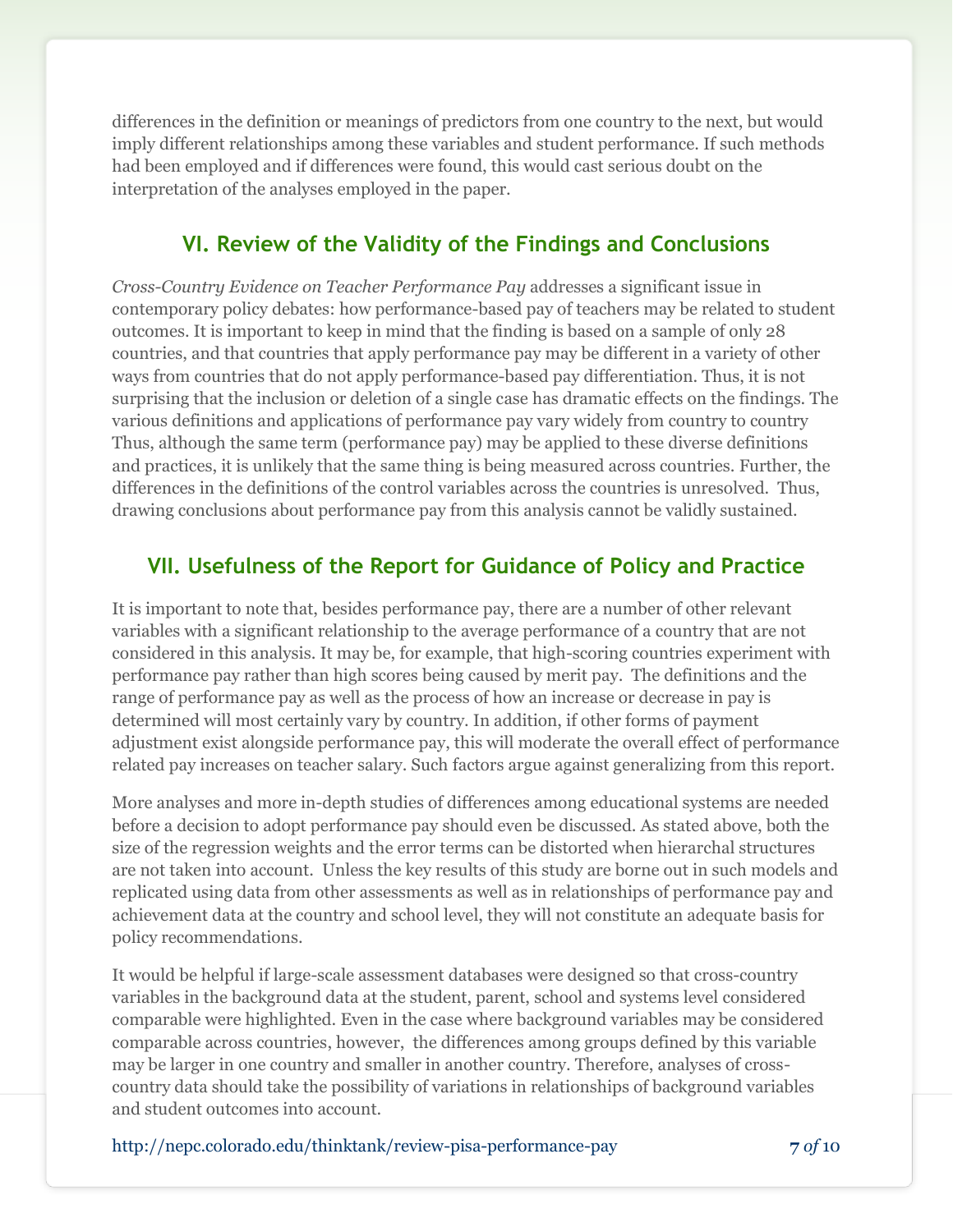The study presented in the Harvard Program on Education and Governance report, and abridged in *Education Next*, is a step in the right direction. However, its findings are based on a series of regression analyses using cross-sectional data. As a consequence, the study does not yield results powerful enough to support the adoption of a policy of performance pay. Its use of a flat rather than hierarchal model of analysis leaves too many questions unanswered for it to be used as the basis for policymaking.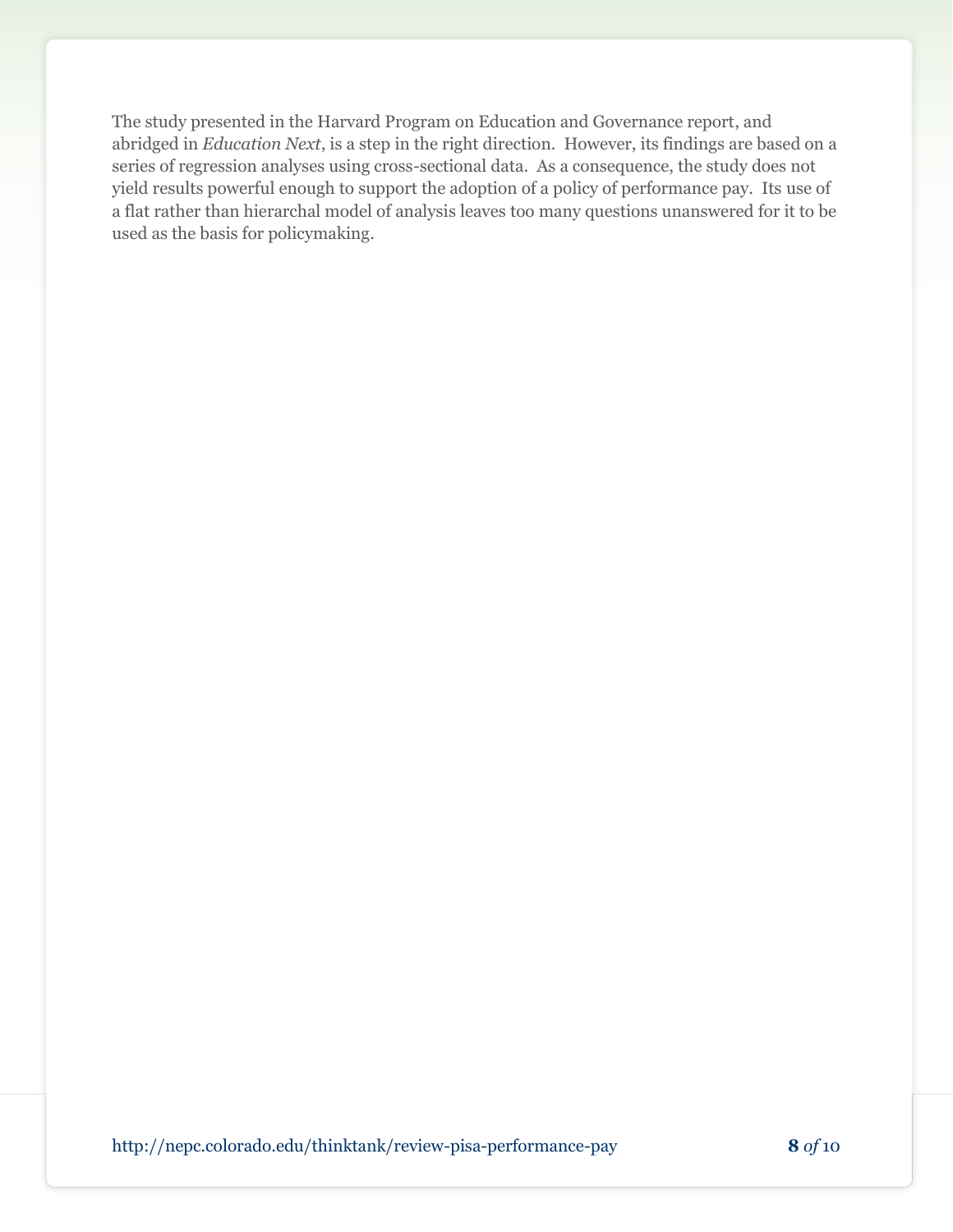### **Notes and References**

1 Woessmann, L. (2010). *Cross-Country Evidence on Teacher Performance Pay.* Cambridge, MA: Harvard Program on Education Policy and Governance. Retrieved March 29, 2011, from http://www.hks.harvard.edu/pepg/MeritPayPapers/Woessmann\_10-11.pdf

An abridged version can be found in the journal *Education Next*: Woessmann, L. (2011, Spring). Merit pay international. *Education Next 11* (2). Retrieved March 29, 2011, from http://educationnext.org/merit-pay-international/

2 Rutkowski, L., Gonzalez, E., Joncas, M., & von Davier, M. (2010, March). International large-scale assessment data: Issues in secondary analysis and reporting. *Educational Researcher, 39* (2), 142-151.

3 Little, R. J. A., & Rubin, D. B. (1987*). Statistical analysis with missing data*. New York, NY: J. Wiley & Sons.

4 von Davier, M., Gonzalez, E., & Mislevy, R. (2009). What are plausible values and why are they useful? *IERI Monograph Series: Issues and Methodologies in Large Scale Assessments, 2, 9-36.* 

5 Lord, F. M., & Novick, M. R. (1968*). Statistical theories of mental test scores.* Reading, MA: Addison-Wesley.

6 Mislevy, R. J. (1991). Randomization-based inference about latent variables from complex samples. *Psychometrika*, *56*(2), 177–196.

von Davier, M. Sinharay, S., Oranje, A., & Beaton, A. (2006) Statistical procedures used in the National Assessment of Educational Progress (NAEP): Recent developments and future directions. In C.R. Rao & S. Sinharay (Eds.), *Handbook of statistics, Vol. 26. Psychometrics.* Amsterdam, the Netherlands: Elsevier.

Adams, R. J., & Wu, M. L. (2007). The mixed-coefficient multinomial logit model: A generalized form of the Rasch model. In M. von Davier & C. H. Carstensen (Eds.), *Multivariate and mixture distribution Rasch models: Extensions and applications* (pp. 57–76). New York, NY: Springer Verlag.

7 Mislevy, R. J. (1991). Randomization-based inference about latent variables from complex samples. *Psychometrika*, *56*(2), 177–196.

von Davier, M., Gonzalez, E., & Mislevy, R. (2009). What are plausible values and why are they useful? *IERI Monograph Series: Issues and Methodologies in Large Scale Assessments, 2, 9-36.* 

8 Little, R. J. A., & Rubin, D. B. (1987*). Statistical Analysis with Missing Data*. New York, NY: J. Wiley & Sons.

9 Braun, H., Jenkins, F., Grigg, W., & Tirre, W. (2006). *A Closer Look at Charter Schools Using Hierarchical Linear Modeling.* Washington, DC: U.S. Department of Education.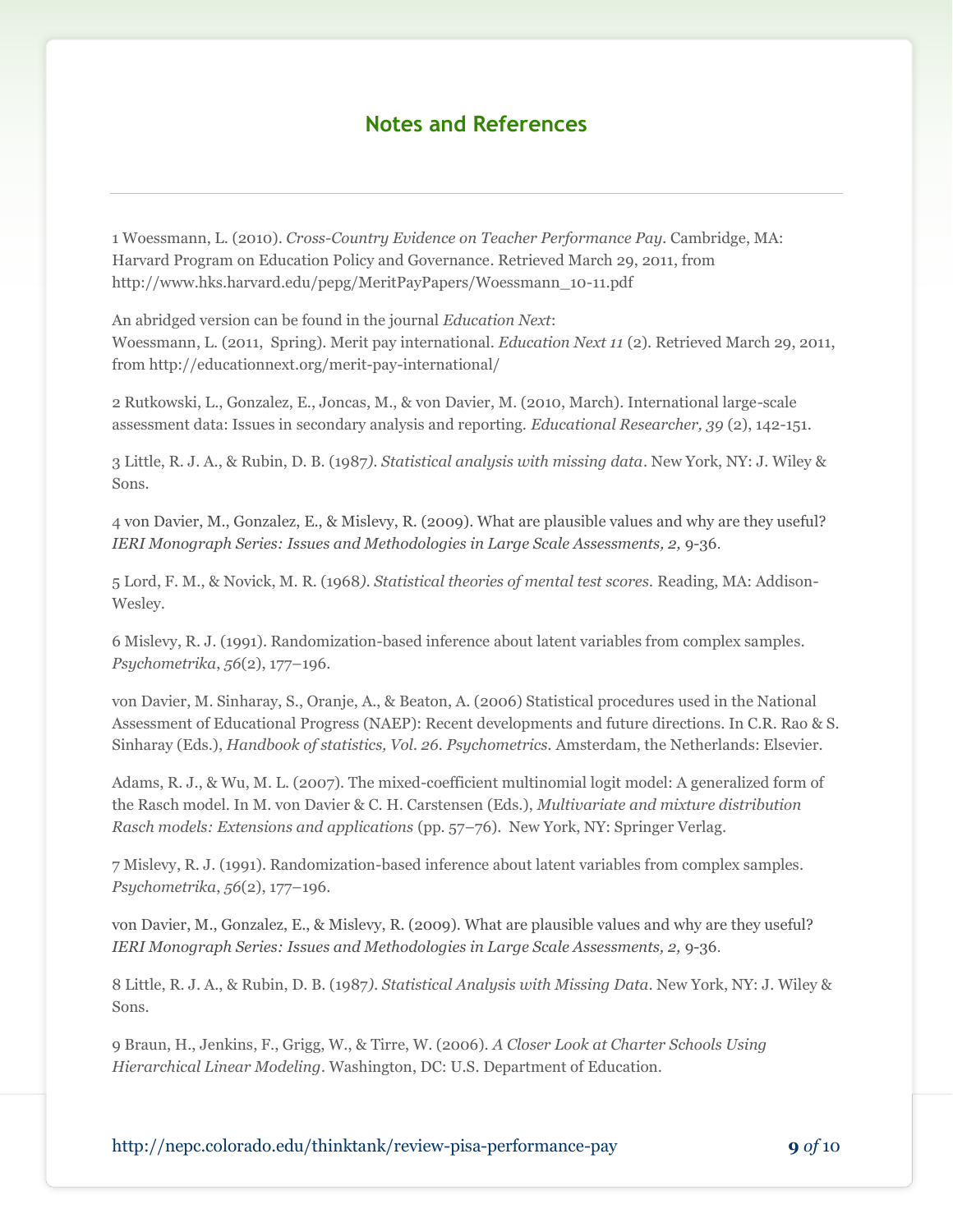10 Goldstein, H. (2003). *Multilevel Statistical Models* (3rd ed.). London, England: Oxford University Press.

11 Bryk, A. S., & Raudenbush, S. W. (1992). *Hierarchical Linear Models for Social and Behavioural Research: Applications and Data Analysis Methods*. Newbury Park, CA: Sage Publications.

http://nepc.colorado.edu/thinktank/review-pisa-performance-pay **10** *of* 10